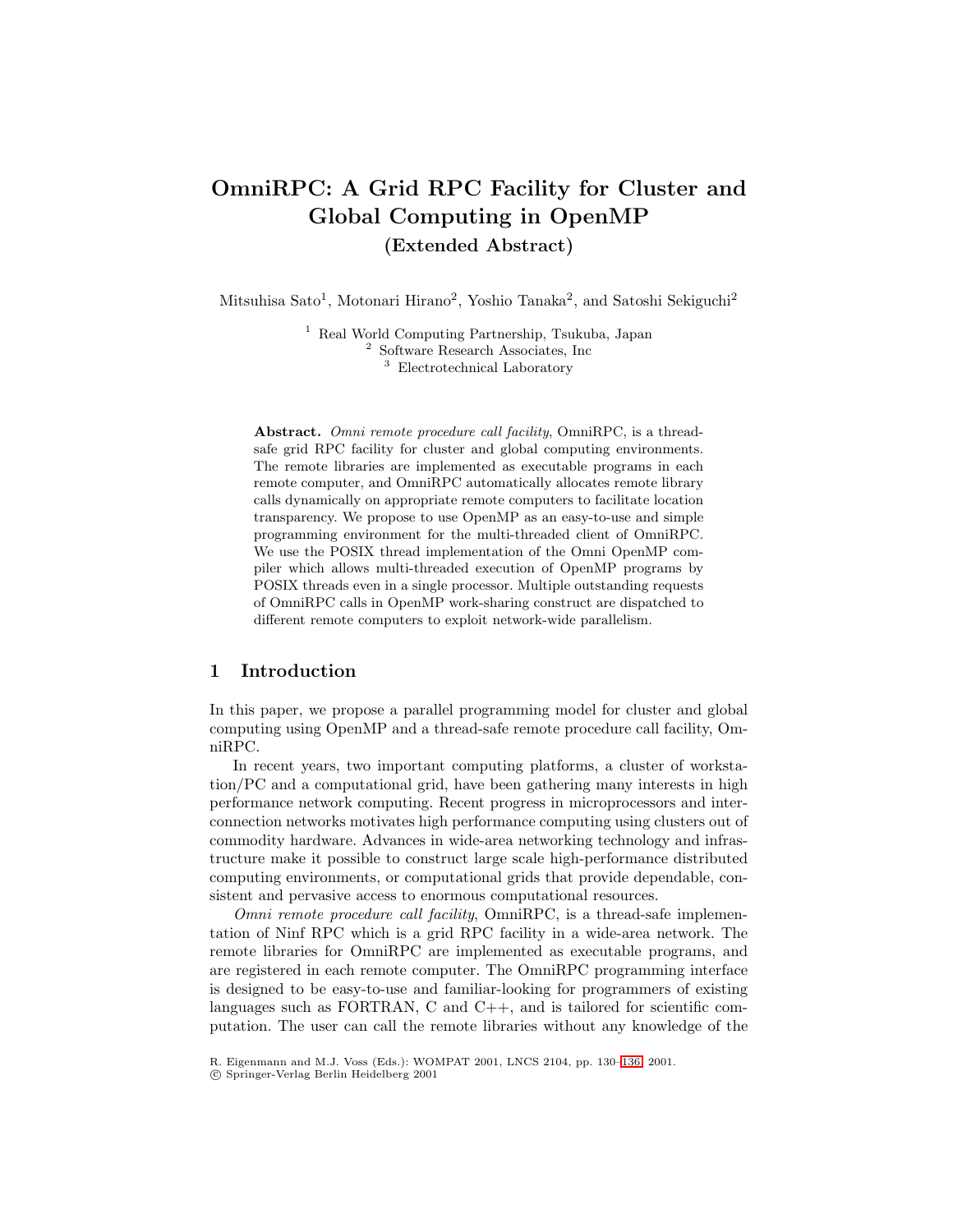<span id="page-1-0"></span>

**Fig. 1.** OpenMP multi-threaded client and OmniRPCs

network programming, and easily convert his existing applications that already use popular numerical libraries such as LAPACK. A client can execute the timeconsuming part of his program in multiple and heterogeneous remote computers, such as clusters and supercomputers, without any requirement for special hardware or operating systems. OmniRPC provides uniform access to a variety of remote computing resources.

At the beginning of execution, the initialization of OmniRPC collects the information about remote libraries registered in available remote computers. OmniRPC automatically allocates remote library calls dynamically on appropriate remote computers to facilitate location transparency. In order to support parallel programming, the multi-threaded client can issue multiple requests by OmniRPC simultaneously. Each outstanding request is dispatched to a different remote computer to exploit network-wide parallelism. Although the POSIX thread library can be used for programming multi-threaded clients, multi-threaded programming using thread library directly makes the client program complicated.

While the OpenMP Application Programming Interface (API) is proposed for parallel programming on shared-memory multiprocessors, OpenMP provides a multi-threaded programming model without the complexity of multi-threaded programming. We have developed Omni OpenMP compiler[\[4\]](#page-6-0), which is a free and open-source, portable implementation of OpenMP. In a shared memory multiprocessor, threads in OpenMP are eventually bound to physical processors for efficient parallel execution. The POSIX thread implementation of the Omni OpenMP compiler allows multi-threaded execution of OpenMP programs by POSIX threads even in a single processor.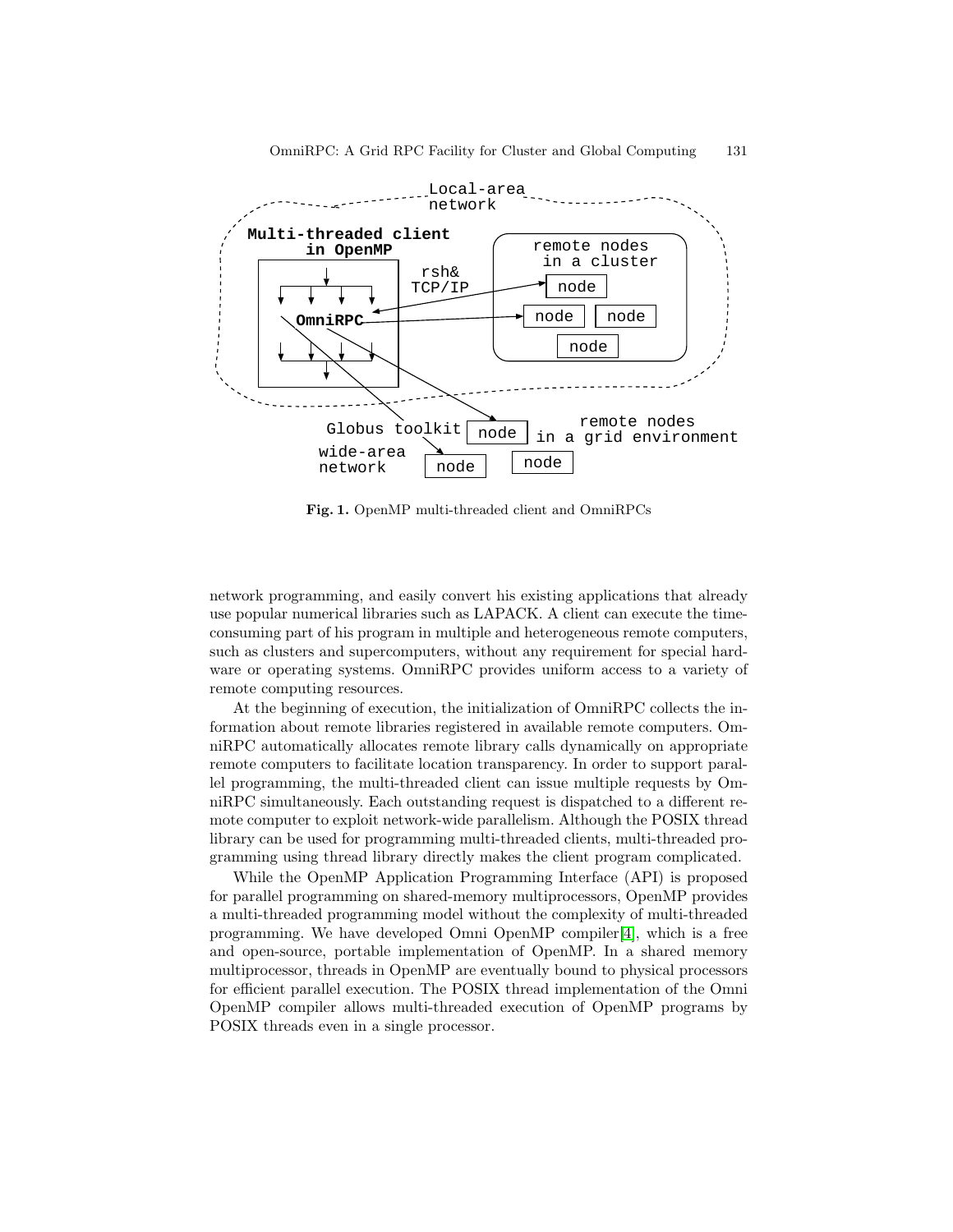OpenMP provides an easy-to-use and simple programming environment for the multi-threaded client of OmniRPC. Figure [1](#page-1-0) illustrates the OpenMP multithreaded client and OmniRPCs. A typical application in cluster and grid environments is parametric execution which executes the same code with different input parameters. For this type of applications, we can use OpenMP parallel loop directives to execute OmniRPC calls in parallel for different remote computers.

For a computational grid environment, OmniRPC uses Globus toolkit<sup>[\[1\]](#page-6-0)</sup> as a grid software infrastructure. Although a Globus implementation of MPICH, MPICH-G, can be used for parallel programming in Globus, message passing programming requires programmers to explicitly code the communication and makes writing parallel programs cumbersome. While our proposed model is limited to a master-slave model, it provides very simple parallel programming environment for a computational grid.

The parallel programming model with the OpenMP client of OmniRPC can be applied to other RPC facilities such as CORBA if these APIs are thread-safe. NetSolve[\[3\]](#page-6-0) is a similar RPC facility to our OmniRPC and Ninf. It also provides a programming interface similar to ours and automatic load balancing mechanism by a agent. To our best knowledge, no experience of parallel programming with OpenMP is reported.

## **2 OmniRPC: A Thread-Safe Remote Procedure Call Facility**

A client and the remote computational nodes which execute remote procedures may be connected via a local area network or over a wide-area network. A client and nodes may be heterogeneous: data in communication is translated into the common network data format.

The remote libraries are implemented as executable programs which contain network *stub* routine as its main routine, and registered in the *registry file* in each remote nodes. We call such executable programs Ninf executables (programs). These stubs are generated from the interface descriptions by the Ninf IDL compiler.

In a client node, a user prepares his own machine file which contains the host names of available computation nodes. The OmniRPC initialization function, OmniRPC\_init, reads registry files in the remote nodes to make the database which associates the entry names of remote functions with Ninf executables.

OmniRPC inherits its API and basic architecture from Ninf. OmniRPC\_Call() is the sole client interface to call the remote library. In order to illustrate the programming interface with an example, let us consider a simple matrix multiply routine in C programs with the following interface:

```
double A[N][N], B[N][N], C[N][N]; /* declaration */
....
dmmul(A,B,C,N); /* calls matrix multiply, C = A * B */
```
When the dmmul routine is available in a remote node, the client program can call the remote library using OmniRPC\_Call, in the following manner: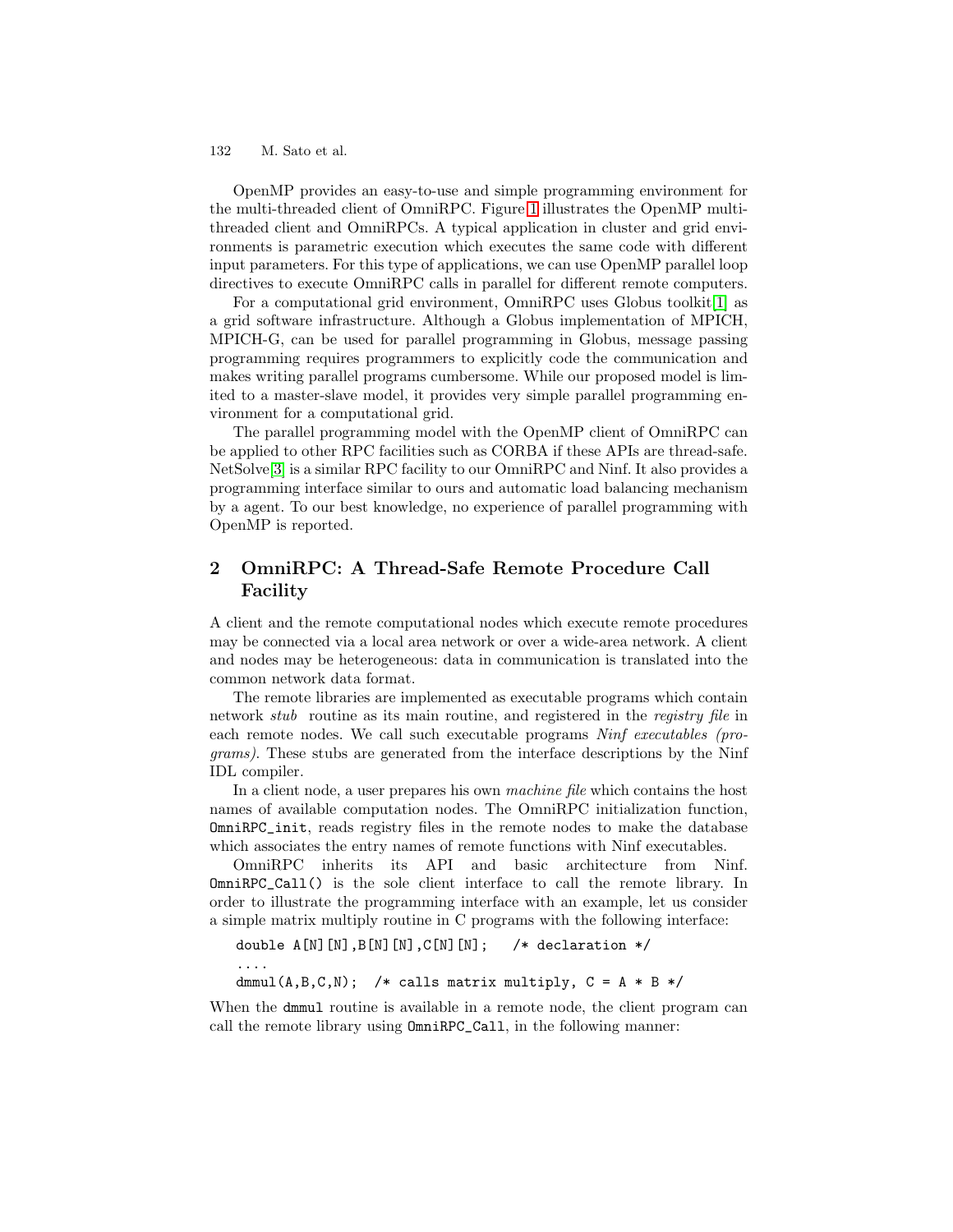```
OmniRPC_Call("dmmul",A,B,C,N); /* call remote library */
```
Here, dmmul is the entry name of library registered as a Ninf executable on a remote node, and A,B,C,N are the same arguments. As we see here, the client user only needs to specify the name of the function as if he were making a local function call; OmniRPC\_Call() automatically determines the function arity and the type of each argument, appropriately marshals the arguments, makes the remote call to the remote node, obtains the results, places the results in the appropriate argument, and returns to the client. In this way, the OmniRPC is designed to give the users an illusion that arguments are shared between the client and the remote nodes.

To realize such simplicity in the client programming interface, a client remote function call obtains all the interface information regarding the called library function at runtime from the server. The interface information includes the number of parameters, these types and sizes and access mode of arguments (read/write). Using these informations, the RPC automatically performs argument marshaling, and generates the sequence of sending and receiving data from/to the nodes. This design is in contrast to traditional RPCs, where stub generation is done on the client side at compile time.

The interface to a remote function is described in Ninf IDL. For example, the interface description for the matrix multiply given above is:

```
Define dmmul(long mode_in int n, mode_in double A[n][n],
        mode_in double B[n][n], mode_out double C[n][n])
"... description ..."
Required "libxxx.o" /* specify library including this
                                                    routine. */
Calls "C" dmmul(n, A, B, C); /* Use C calling convention. */
```
where the access specifiers, mode\_in and mode\_out, specify whether the argument is read or written. To specify the size of each argument, the other in\_mode arguments can be used to form a size expression. In this example, the value of n is referenced to calculate the size of the array arguments A, B, C. Since it is designed for numerical applications, the supported data type in Ninf IDL is tailored for such a purpose; for example, the data types are limited to scalars and their multi-dimensional arrays. The interface description is compiled by the Ninf interface generator to generate a stub program for each library function. The interface generator also automatically outputs a makefile with which the Ninf executables can be created by linking the stub programs and library functions.

To invoke a Ninf executable in a remote node, OmniRPC use the remote shell command "rsh" in a local area network and GRAM(Globus Resource Allocation Manager) API of Globus toolkit in a grid environment. The Ninf executable is invoked with the arguments of the client host name and port number for waiting the connection. For a grid environment, we designed OmniRPC on top of the Globus toolkit. The Globus I/O module is used in a grid environment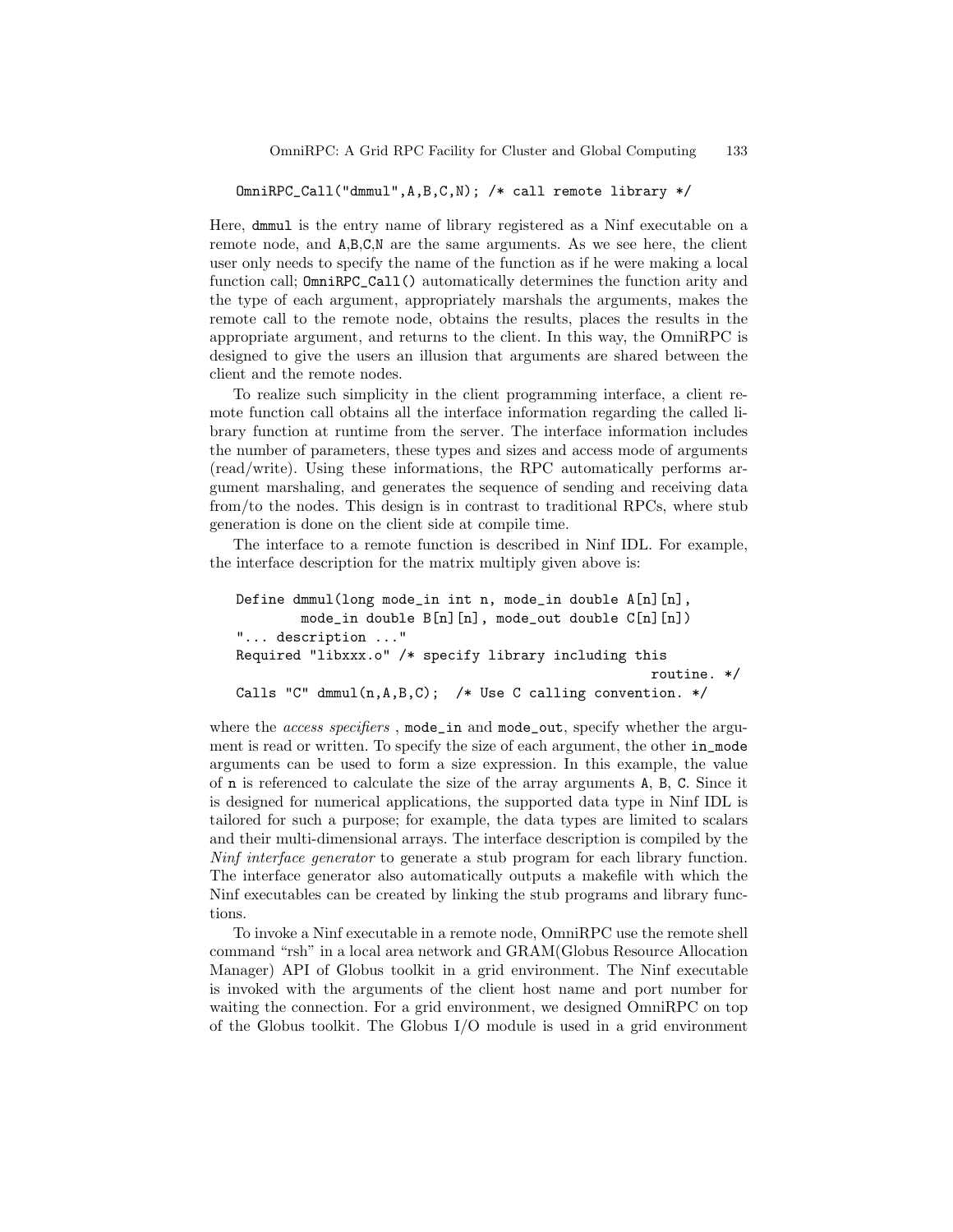instead of TCP/IP in local area network. The Globus also provides security and authentication by GSI (Globus Security Infrastructure).

To handle multiple outstanding RPC requests from a multi-threaded client, OmniRPC maintains the queue for outstanding remote procedure calls.

OmniRPC\_Call() enqueues the request for the remote call, and blocked for waiting the return from the remote call. The scheduler thread is created to manage the queue. For the requested call in the queue, it searches the database of the remote function entries to schedule the requests to the remote nodes. When the results are sent back, the scheduler thread receives the results and stores it into the output argument of the call. Then, it resumes the waiting thread. The current implementation uses a simple round-robin scheduling. The machine file contains the maximum number of jobs as well as the list of host names. When all remote nodes are busy and the number of jobs reaches to the limit, the thread executing OmniRPC\_Call() is blocked. As soon as the jobs for requested remote call is over, the next request is scheduled if any waiting requests exist in the queue.

# **3 OpenMP Client Using OmniRPC**

Since OmniRPC is thread-safe, multiple remote procedure calls can be outstanding simultaneously from multi-threaded programs written in OpenMP.

A typical application of OmniRPC in OpenMP is to execute the same procedure over different input arguments as follows:

```
OmniRPC_init(); /* initialize RPC */
....
#pragma omp parallel for
for(i = 0; i < N; i++)OmniRPC_Call("work",i,...);
```
In this loop, the remote function work are executed in parallel with different arguments i in the remote nodes.

The procedure-level task-parallelism is also described as in the following code:

```
#pragma omp parallel sections
{
#pragma omp section
  OmniRPC_Call("subA");
#pragma omp section
  OmniRPC_Call("subB");
#pragma omp section
  OmniRPC_Call("subC");
}
```
The OpenMP clients of OmniRPC can be executed in a single processor. In our Omni OpenMP compiler, we need to execute OpenMP program containing OmniRPC calls in the following environment: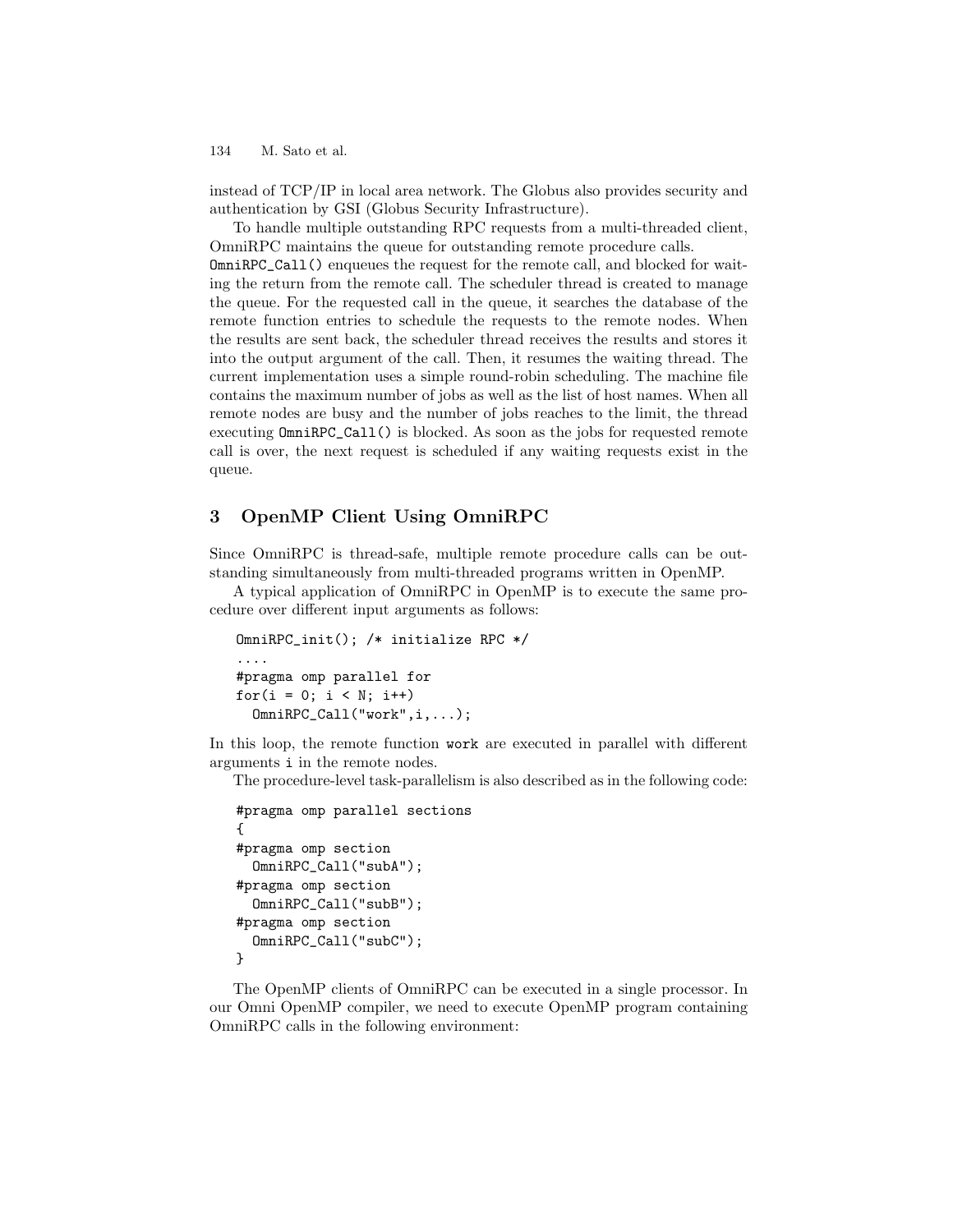- **–** Set the environment variable OMP\_SCHEDULE to "static,1", meaning cyclic scheduling with chunk size 1. In the compiler, the default loop scheduling is block-scheduling which may cause load imbalance when the execution time of each remote call changes.
- **–** Set the environment variable OMP\_NUM\_THREADS to the number greater than the total number of jobs in available remote nodes. The large numbers of threads are needed to issue the remote procedure call simultaneously for many remote nodes. Furthermore, multiple requests to the remote nodes may hide the latency of communication and the overhead of executable invocation by the local scheduler in remote nodes.
- **–** Compile with "mutex-lock" configuration. As default, the Omni OpenMP compiler uses the spin-lock for fast synchronization in a multiprocessor. It, however, sometimes delays the context-switch between threads in a single processor. The mutex-lock configuration uses the mutex lock of the POSIX thread library for better operating system scheduling.

In the recent release OpenMP 2.0, there is a new clause, NUM\_THREADS to parallel region directives. This clause requests that a specific number of threads are used in the regions. This also works for nested regions with task-parallelism and loop-parallelism as in the following code:

```
#pragma omp parallel sections num_threads(3)
{
#pragma section
#pragma omp parallel for num_threads(10)
  for(i = 0; i \le N; i++) OmniRPC_Call('workA'', i);#pragma section
#pragma omp parallel for num_threads(20)
  for(j = 0; j < N; j++) OmniRPC_Call("workB",j);
#pragma section
  workC();
}
```
#### **4 Current Status and Future Work**

In this paper, we proposed a parallel programming model using the thread-safe OmniRPC in an OpenMP client program for a cluster and global computing. The programmer can build a global computing system by using the remote libraries as its components, without being aware of complexities and hassles of network programming. OpenMP provides an ease-to-use and simple programming environment for a multi-threaded client of OmniRPC. Currently, we have finished a preliminary implementation of OmniRPC. We are doing several experiments and evaluations on some parametric search applications.

The current implementation employs a simple round-robin scheduling over available remote nodes. In the grid environment, the computation time of RPCs may be greatly influenced by many factors including computational ability of